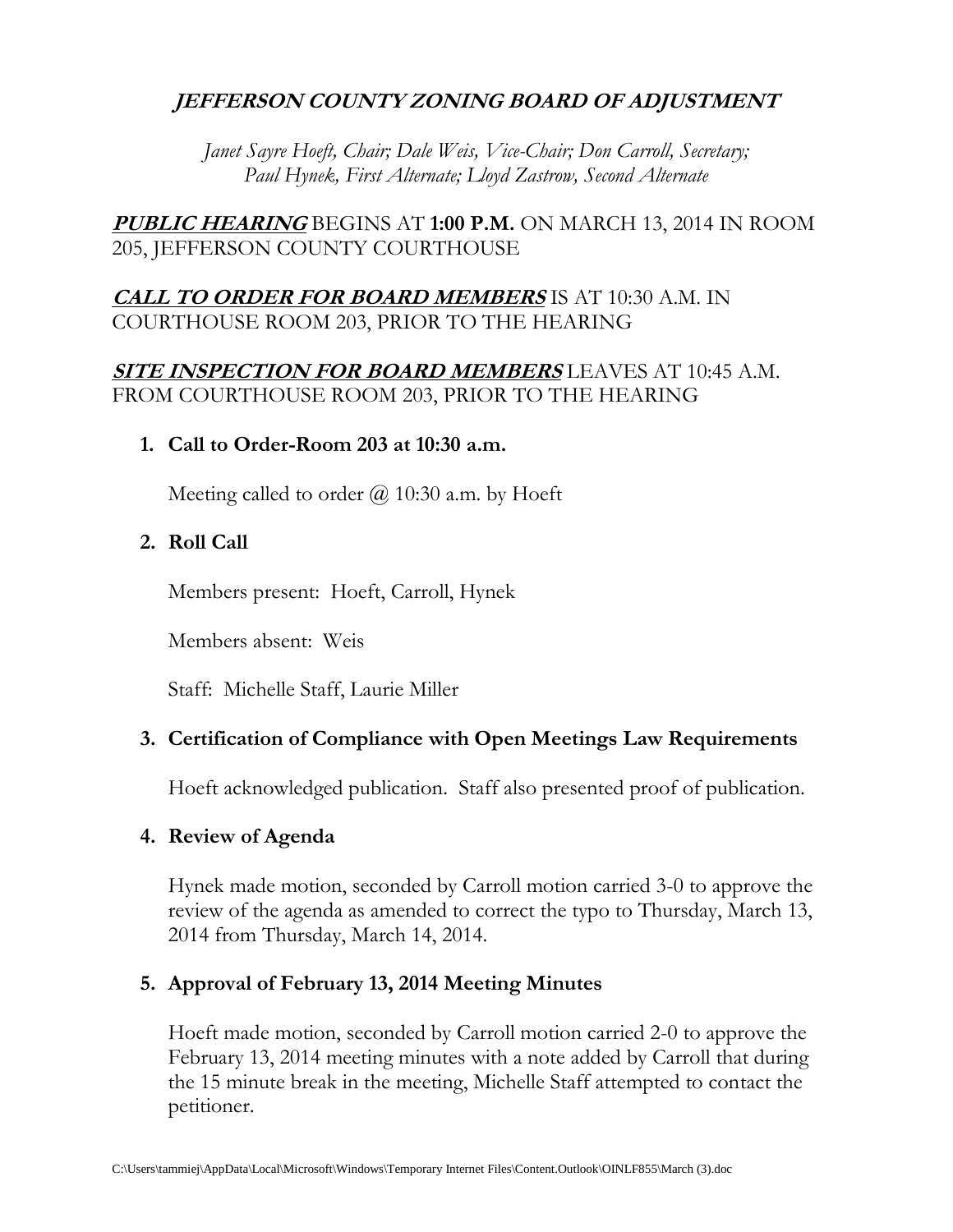NOTE: Hynek was not present at this meeting, and did not vote.

- **6. Communications -** None
- **7. Site Inspections – Beginning at 10:45 a.m. and Leaving from Room 203**

## **8. Public Hearing – Beginning at 1:00 p.m. in Room 205**

Meeting called to order  $\omega$  1:00 p.m. by Hoeft

Members present: Hoeft, Carroll, Hynek

Members absent: Weis

Staff: Michelle Staff, Laurie Miller

### **9. Explanation of Process by Board of Adjustment Chair**

The following was read into the record by Carroll:

## **NOTICE OF PUBLIC HEARING JEFFERSON COUNTY ZONING BOARD OF ADJUSTMENT**

**NOTICE IS HEREBY GIVEN** that the Jefferson County Zoning Board of Adjustment will conduct a public hearing at 1:00 p.m. on Thursday, March 13, 2014 in Room 205 of the Jefferson County Courthouse, Jefferson, Wisconsin. Matters to be heard are applications for variance from terms of the Jefferson County Zoning Ordinance. No variance may be granted which would have the effect of allowing in any district a use not permitted in that district. No variance may be granted which would have the effect of allowing a use of land or property which would violate state laws or administrative rules. Subject to the above limitations, variances may be granted where strict enforcement of the terms of the ordinance results in an unnecessary hardship and where a variance in the standards will allow the spirit of the ordinance to be observed, substantial justice to be accomplished and the public interest not violated. Based upon the findings of fact, the Board of Adjustment must conclude that: 1) Unnecessary hardship is present in that a literal enforcement of the terms of the ordinance would unreasonably prevent the owner from using the property for a permitted purpose or would render conformity with such restrictions unnecessarily burdensome; 2) The hardship is due to unique physical limitations of the property rather than circumstances of the applicant; 3) The variance will not be contrary to the public interest as expressed by the purpose and intent of the zoning ordinance. **PETITIONERS, OR THEIR REPRESENTATIVES, SHALL BE PRESENT.** There may be site inspections prior to public hearing which any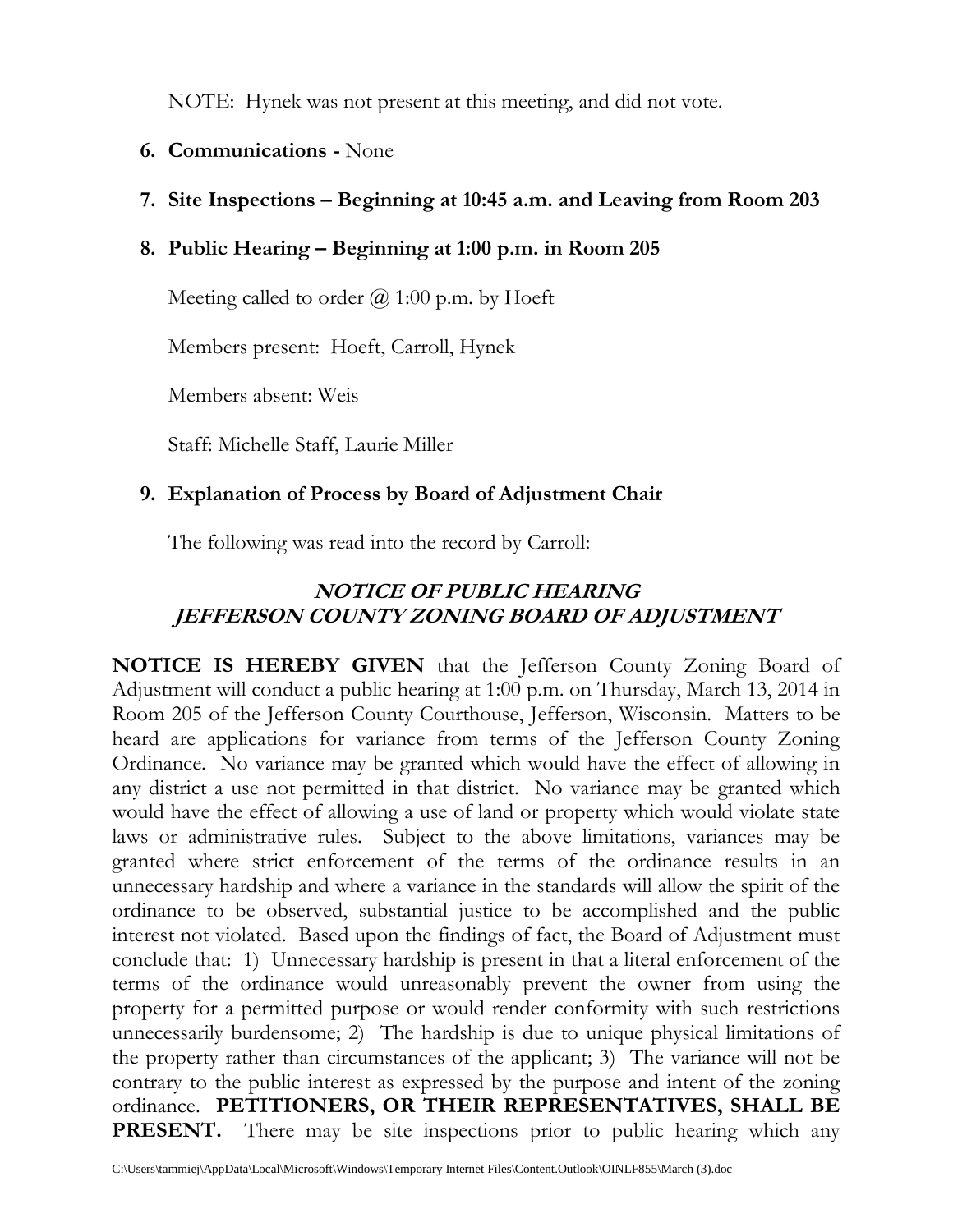interested parties may attend; decisions shall be rendered after public hearing on the following:

**V1415-14 – Dustin Wilke:** Variance from ATCP 51.12 and Sections 11.04(f)6 and 11.05(d)2 of the Jefferson County Zoning Ordinance to allow a manure storage structure within 350 feet of property lines at N7836 Newville Road, on PIN 030- 0813-2914-004 (13.979 Acres) in the Town of Waterloo.

Brian Ellefson presented the petition on behalf of Dustin Wilke. He stated that they want the operation to grow, and that liquid manure storage is being proposed. The location/land is relatively poor cropland & non-productive. It's in a good location for the farm overall. The petitioner went on to further explain this location.

There were no questions or comments in favor or opposition of the petition. Dale Neupert from the Town of Waterloo stated that it wasn't creating a hardship to not have it this close to the lot line, and the town recommended denial.

Staff gave staff report and confirmed with the petitioner that the request was for a 58' setback to the lot line. Staff explained the surrounding lands, acres owned by the petitioner and setbacks. She stated that the operation was currently in compliance and that this was for future expansion. The proposed manure storage would be located below the proposed barn. Staff went on to explain the regulations for a livestock operation. Hoeft questioned the time limits for livestock siting. Staff explained.

Joe Strupp from the Land & Water Conservation Department explained the approval time limits the livestock siting process. The petitioner further explained and noted another site location and the logistics. Staff questioned the petitioner on this location. Petitioner explained that this was a hilltop with poor productivity, they would not have to tanker the manure, and it is close to the current operation. No matter what, a variance would be needed.

Hoeft questioned the location of the well. Petitioner explained the well would be greater than the minimum 100' setback. Hoeft commented that they were out to the property. Petitioner commented on the odor score. Staff commented that the petitioner currently lives in one of the homes. Strupp stated the owner of the home is excempt from the odor score.

Hynek questioned the size of the structure. The petitioner stated it would be 17,000 square feet. Hynek questioned if the entire structure would be under the roof or if there would be cattle outside. Petitioner stated he was not sure if there would be feeders outside, and that the building covers all of the manure storage. Hynek questioned if there would be full slats. Petitioner was not sure, but stated that it was an all liquid system. Hynek questioned if the manure would be a direct application.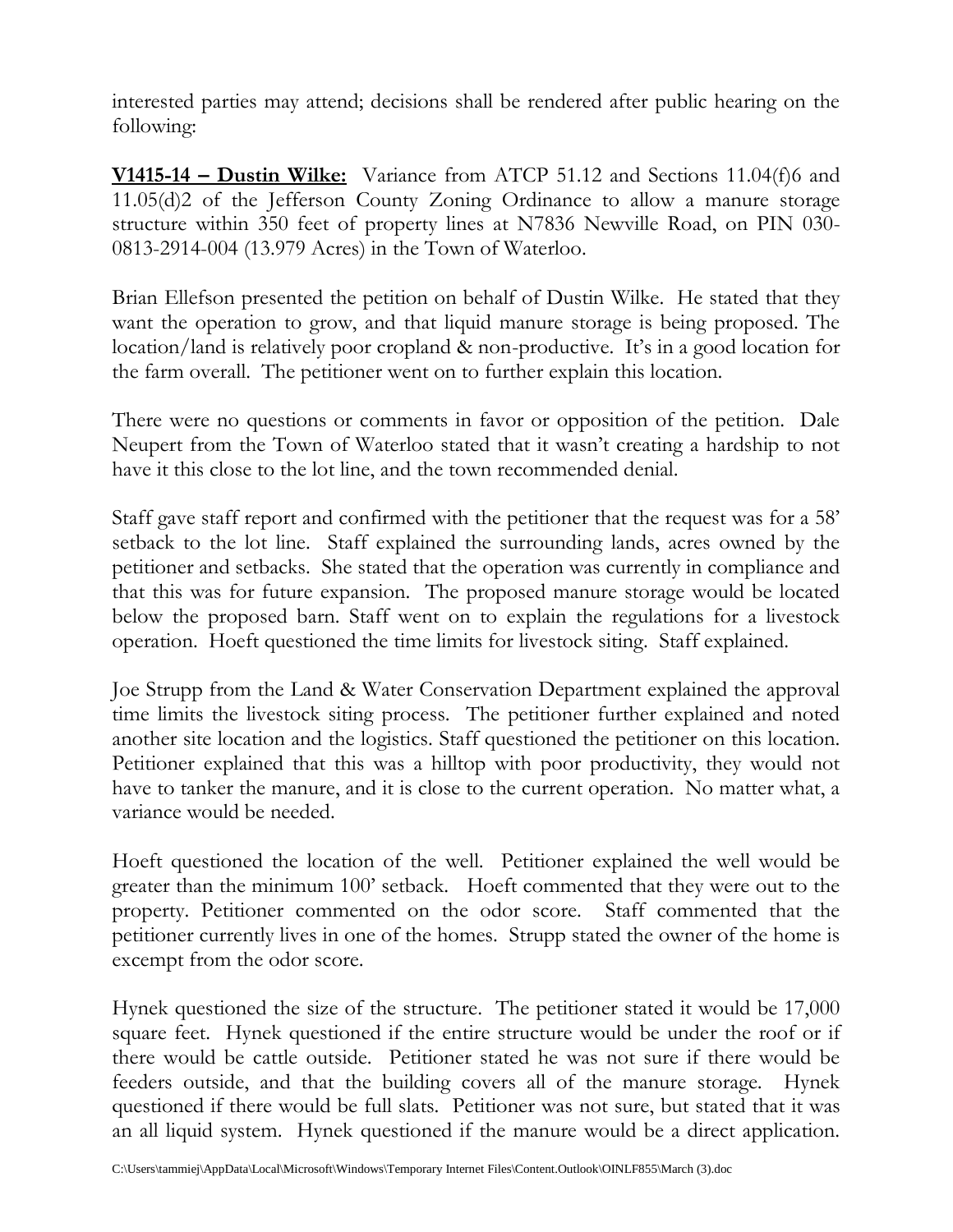Petitioner stated there is a direct injection hose line. Hynek questioned the pavement, and the petitioner responded that it would be gravel. Hynek questioned the surrounding areas/properties. Petitioner explained. Hynek questioned who owned the vacant lot. Petitioner did not know. Staff left to check on ownership of that vacant lot. Staff stated Troy Kloss from Lake Mills owned the lot. Hynek questioned the depth of the manure storage. Petitioner stated that it would be 14'. Hynek questioned the method currently being used. Petitioner explained they have to do daily hauls. Carroll commented that 58' was a huge request. Hynek questioned where the nearest house was located. Petitioner stated 238' from the new facility. Joe Strupp also explained.

Carroll questioned the alternative site. The petitioner explained the alternative location. Carroll questioned staff on animal storage only. Staff explained the history of the 350' state regulation which the county has adopted. The petitioner commented that the 350' setback may not fit every scenario. Joe Strupp explained livestock siting, and that if this was approved, this would be the setback for all manure storage facilities on the property.

## **10. Decisions on Above Petitions (see following pages & files)** - @1:38

## **11. Adjourn**

Carroll made motion, seconded by Hynek, motion carried 3-0 to adjourn  $\omega$ 1:51 p.m.

**If you have questions regarding these variances, please contact the Zoning Department at 920-674-7113 or 920-674-8638. Variance files referenced on this hearing notice may be viewed in Courthouse Room 201 between the hours of 8:00 a.m. and 4:30 p.m. Monday through Friday, excluding holidays. Materials covering other agenda items can be found at www.jeffersoncountywi.gov.**

The Board may discuss and/or take action on any item specifically listed on the agenda.

# **JEFFFERSON COUNTY ZONING BOARD OF ADJUSTMENT**

Individuals requiring special accommodations for attendance at the meeting should contact the County Administrator at 920-674-7101 at least 24 hours prior to the meeting so appropriate arrangements can be made.

*A digital recording of the meeting will be available in the Zoning Department upon request.*

Secretary Date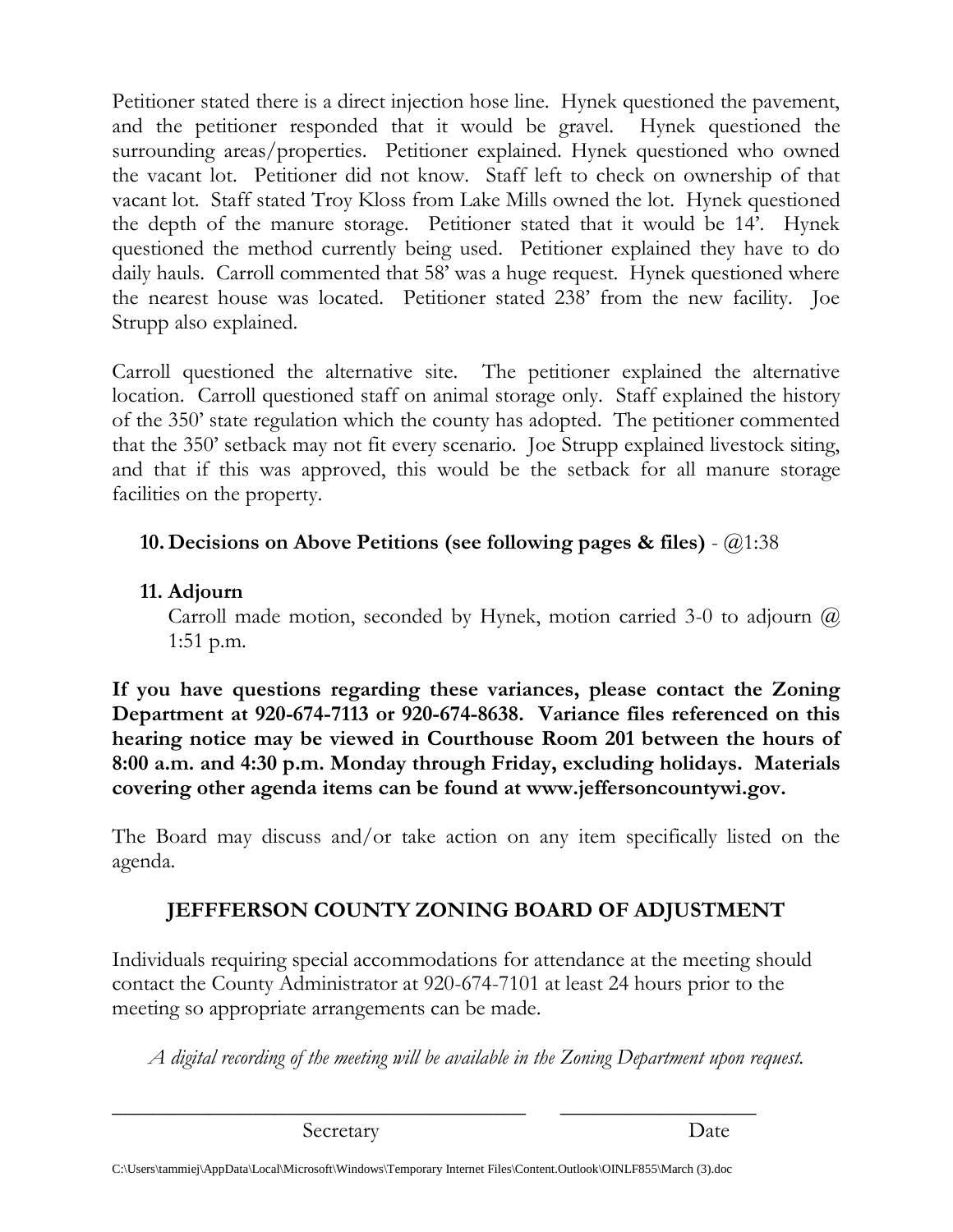#### **DECISION OF THE ZONING BOARD OF ADJUSTMENT JEFFERSON COUNTY, WISCONSIN**

#### **FINDINGS OF FACT**

| <b>PETITION NO.:</b>              | 2014 V1515                                                                             |
|-----------------------------------|----------------------------------------------------------------------------------------|
| <b>HEARING DATE:</b>              | $03-13-2014$                                                                           |
|                                   |                                                                                        |
| APPLICANT:                        | Dustin Wilke                                                                           |
|                                   |                                                                                        |
| <b>PROPERTY OWNER:</b>            | <b>Wilkes LLC</b>                                                                      |
|                                   |                                                                                        |
| PARCEL (PIN #): 030-0813-2914-004 |                                                                                        |
|                                   |                                                                                        |
| TOWNSHIP:                         | Waterloo                                                                               |
|                                   |                                                                                        |
|                                   | <b>INTENT OF PETITIONER:</b> To construct a manure storage facility within 350 feet of |
| a lot line.                       |                                                                                        |
|                                   |                                                                                        |

#### THE APPLICANT REQUESTS A VARIANCE FROM SECTION 11.04(f) 6 and **11.05(d)2 OF THE JEFFERSON COUNTY ZONING ORDINANCE.**

**THE FEATURES OF THE PROPOSED CONSTRUCTION AND PROPERTY WHICH RELATE TO THE GRANT OR DENIAL OF THE VARIANCE APPLICATION ARE: The petitioner is proposing a manure storage structure 58 feet from the southern property line whereas the required setback (ATCP 51.12) is 350 feet. Residences are located directly south of this lot line. The parcel is currently 40.02 acres Zoned A-1 but is irregular in shape and has several residences along its boundaries. The operation is currently in compliance and this proposal is requested for a future expansion of the livestock facility.** 

**FACTS OR OBSERVATIONS BASED ON SITE INSPECTIONS: Site inspections conducted. Observed property layout & location.**

**FACTS PRESENTED AT PUBLIC HEARING: See tape, minutes & file.**